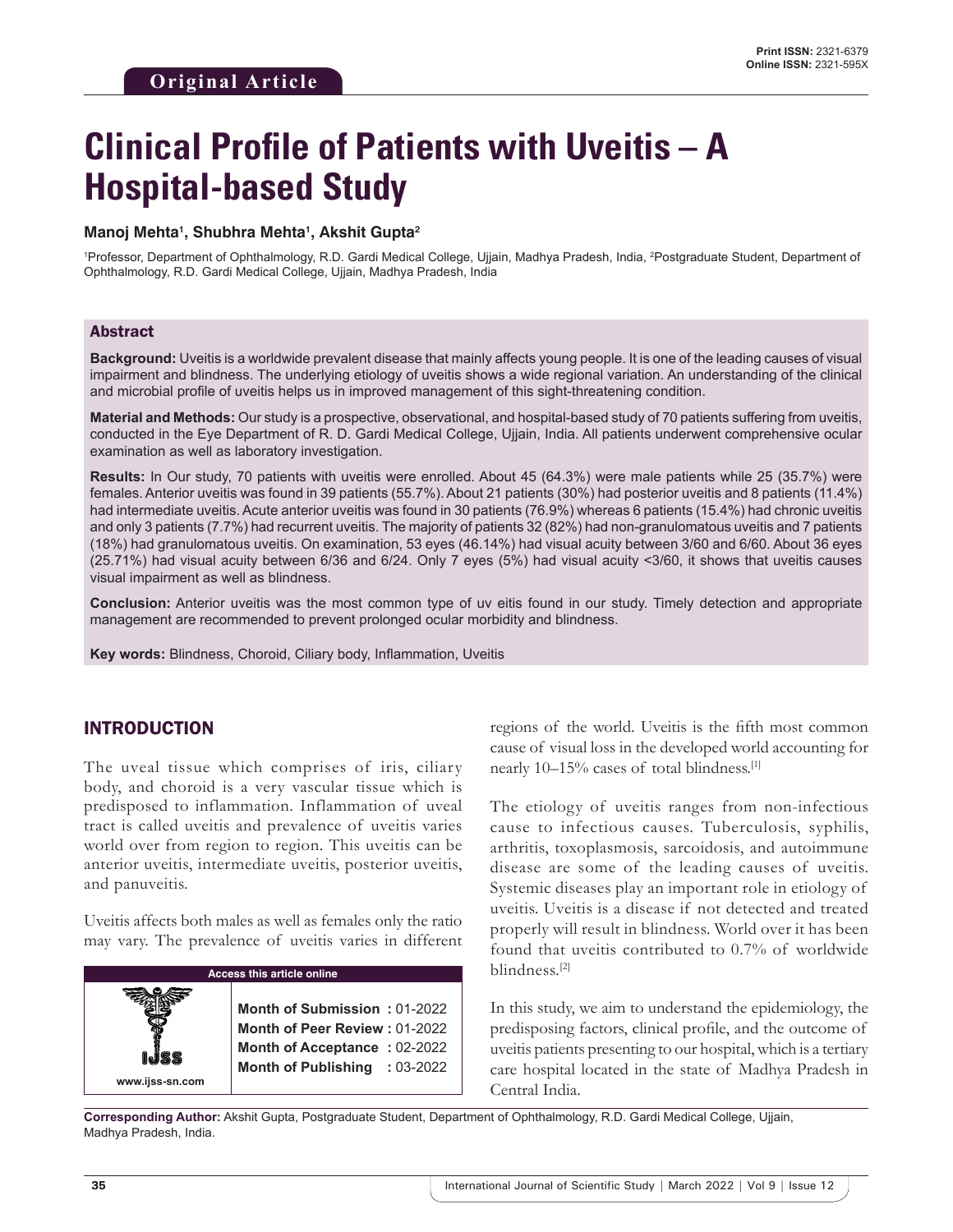## MATERIALS AND METHODS

Our study is a prospective, observational, and hospital-based study conducted in the Department of Ophthalmology, R. D. Gardi Medical College, Ujjain, Madhya Pradesh, India, over a period of 1.5 years. Prior approval for the study was obtained from the Institutional Ethics Committee. Seventy patients found to be suffering from uveitis were included in the study.

A written informed consent was obtained from each patient. The preliminary data of patients such as name, age, sex, and occupation were recorded first. Occupation was specially noted as uveitis cases are directly linked to occupation of patients. A detailed history was taken, with regard to the chief complaint, past history, and any other disease.

All the patients underwent a detailed and comprehensive ocular examination. Ophthalmic examination included a record of the unaided visual acuity as well as the best corrected visual acuity. Slit lamp examination was done specially cornea to look for corneal edema, corneal opacities, Keratic precipitates. KP's if found were recorded as to whether they were fine KP's, mutton fat, and old or fresh KP's. The anterior chamber was specially examined for presence of aqueous cells, flare, hypopyon, or hyphema. Iris was examined for color, pattern, synechiae, iris atrophy, rubeosis iridis, and iris bombe. IOP was noted, fundus examination was done. After detailed examination of patients, we use Standardization of Uveitis Nomenclature (SUN) for knowing the type of uveitis.

Laboratory investigations such as CBC, ESR, blood sugar, urine routine microscopy, RA factor, VDRL, ELISA, TORCH, and X-ray were done.

Patients were properly diagnosed according to the type of uveitis and proper treatment was initiated in all patients depending on underlying etiology. All patients were regularly follow-up at 1 week and 4 week interval.

#### **Exclusion Criteria**

- Patients with central corneal opacity where examination of uveal tissue is not possible will be excluded from the study.
- Pregnant females will be excluded from the study.
- Patients with phthisis bulbi and atrophic bulbi will be excluded from the study.
- Patients who are on treatment with cytotoxic drugs or immune suppressant's will be excluded from the study.

## RESULTS

Our study was a hospital-based study, in which, 70 patients suffering from uveitis were included in the study. We found that uveitis was more predominantly seen in male patient 45 (64.3%) as compared to 25 (35.7%) female patients [Table 1]. About 42 patients (60%) belong to age group of 20–40 years which suggests that uveitis is a disease affecting young individuals predominantly. In our study, 23 (32.9%) patients were laborers, 22 (31.4%) patients were field workers, and 42 (60%) patients belong to low socioeconomic group.

In our study, 39 patients (55.7%) had anterior uveitis, 21 patients (30%) had posterior uveitis, and 8 patients (11.4%) had intermediate uveitis. Only 2 patients (2.9%) had panuveitis [Table 2]. Out of 39 patients with anterior uveitis, 30 patient (76.9%) had acute anterior uveitis whereas 6 (15.4%) patients had chronic and only 3 (7.7%) had recurrent uveitis [Figure 1]. We also found that 32 (82%) patients had non-granulomatous uveitis and 7 (18%) had granulomatous uveitis. We found that 29 eyes (20.71%) showed fine KPs while large mutton fat KPs were seen in 7 eyes (5%). Old KPs were seen in 3 eyes  $(2.14\%)$ . In our study, 15 eyes  $(10.7\%)$  had aqueous cells

#### **Table 1: Sex distribution of patients in study group (***n***=70 patients)**

| <b>Sex</b> | <b>Number of patients</b> | Percentage |  |  |
|------------|---------------------------|------------|--|--|
| Male       | 45                        | 64.3       |  |  |
| Female     | 25                        | 35.7       |  |  |
| Total      | 70                        | 100        |  |  |

## **Table 2: Type of uveitis in patients in our study group (***n***=70 patients)**

| <b>Diagnosis</b> | <b>Number of patients</b> | Percentage |  |  |
|------------------|---------------------------|------------|--|--|
| Anterior         | 39                        | 55.7       |  |  |
| Intermediate     | 8                         | 114        |  |  |
| Posterior        | 21                        | 30         |  |  |
| Panuveitis       | 2                         | 2.9        |  |  |
| Total            | 70                        | 100        |  |  |



**Figure 1: Distribution of Anterior Uveitis in study group(n = 39)**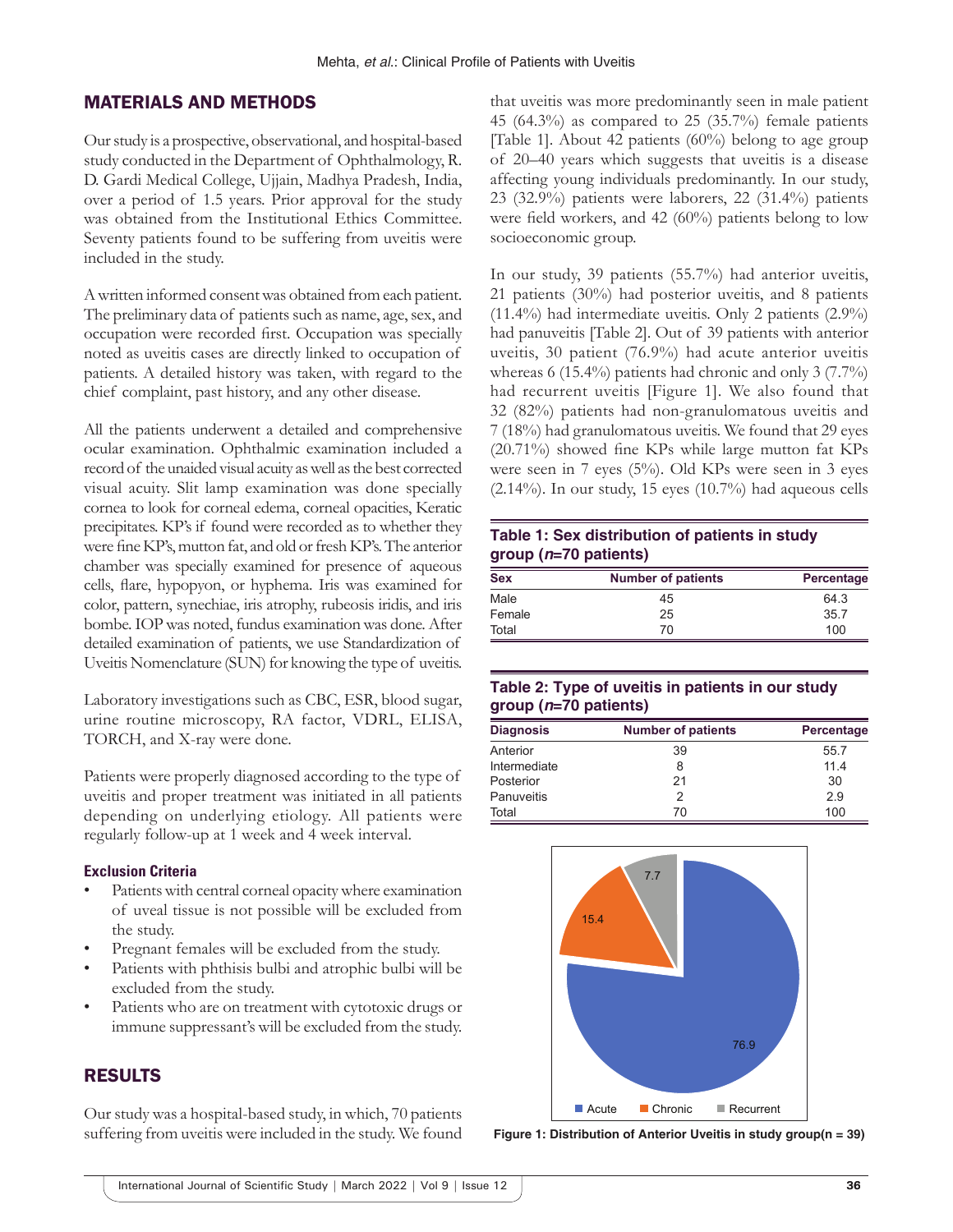between 1 and 5, 11 eyes (7.85%) had cells between 6 and 15. About 6 eyes (4.28%) had aqueous cells between 26 and 50 and only three eyes had cells over 50. Faint flare was present in 5 eyes (3.5%) whereas moderate flare was present in 19 eyes (13.57%) where as intense flare was present in 11 eyes (7.85%). About 7 eyes (5%) showed presence of thick broad based synechiae whereas 15 eyes (10.7%) showed thin synechiae. On fundus examination, 5 eyes (3.57%) showed patches of active choroiditis, 11 eyes (7.85%) showed patches of active chorioretinitis, and 3 eyes (2.14%) showed evidence of snow banking. Vitritis was present in five eyes. On examination, 53 eyes (46.14%) had visual acuity between 3/60 and 6/60. About 36 eyes  $(25.71\%)$  had visual acuity between 6/36 and 6/24. Only 7 eyes (5%) had visual acuity  $\langle 3/60 \rangle$ , it shows that uveitis causes visual impairment as well as blindness ( $P = 0.016$ ).

We found that 41 patients (58.6%) were suffering idiopathic uveitis, 5 patients (7.1%) showed autoimmune disorder as underlying etiology. Bacterial and viral infections were seen in 8 (11.4%) and 4 (5.7%) patients, respectively [Table 3]. Thirty-nine patients suffering from anterior uveitis were managed with topical steroids and cycloplegic, whereas all 21 patients suffering from posterior uveitis required systemic steroids as well as topical steroids for the management [Table 4]. In our study, out of 70 patients, 5 (7.14%) patients had cystoid macular edema, 7 (10%) patients had glaucoma while phthisis bulbi and retinal detachment were seen in one patient, respectively [Figure 2].

## **DISCUSSION**

Uveal tract is composed of iris, ciliary body, and choroid and is highly predisposed to inflammation on account of its vascularity. The prevalence of uveitis varies worldwide and requires numerous investigations to reach the etiological diagnosis.

In our study, we found that uveitis is a disease affecting young individuals predominantly, 42 patients (60%) belong to age group of 20–40 years. Similarly Filho *et al*. in their

**Table 3: Etiology of uveitis in patients in study group (***n***=70 patients)**

| <b>Etiology</b>            | <b>Number of patients</b> | Percentage |  |
|----------------------------|---------------------------|------------|--|
| Idiopathic                 | 41                        | 58.6       |  |
| Autoimmune disorder        | 5                         | 71         |  |
| <b>Bacterial infection</b> | 8                         | 11.4       |  |
| Viral infection            | 4                         | 5.7        |  |
| <b>Fungal infection</b>    | 0                         | O          |  |
| Post-surgical uveitis      | 4                         | 5.7        |  |
| Toxoplasma                 | 6                         | 8.6        |  |
| Post-traumatic             | 2                         | 2.9        |  |
| Total                      | 70                        | 100        |  |

study found that 7% patients were up to 16 years of age, 28.5% were between 17 and 40 years of age while 63.5% were over 40 years of age and suggested that uveitis is more common in adults between 17 and 60 years of age.<sup>[3]</sup>

We found that uveitis was more predominantly seen in male patient 45 (64.3%) as compared to 25 (35.7%) female patients. This result of our study proves the fact that there is a significant male predisposition for uveitis. This result is comparable to Ayanru *et al*. in which they found that male to female ratio was 2:1. Furthermore, Venkatesh *et al*. in their study of 161 patients found 114 patients to be male as compared to 47 females suffering from uveitis. This clearly suggests about male preponderance for uveitis.<sup>[4]</sup> Uveitis can occur in any individual irrespective of the type of occupation.

In our study, 39 patients (55.7%) had anterior uveitis, 21 patients (30%) had posterior uveitis, and 8 patients  $(11.4\%)$  had intermediate uveitis. Only 2 patients  $(2.9\%)$ had panuveitis according to the SUN classification. Similarly Ebrahim *et al*. in their study show anterior uveitis (49.6%) as the most common form of uveitis followed by posterior uveitis (15.5%). They also quoted in their study that idiopathic uveitis was the most common form of anterior uveitis.[5] Furtjermore, Singh *et al*. studied 1233 patients and found anterior uveitis as the most common type of uveitis.<sup>[6]</sup>

Uveitis is the most complicated disease which has got a very varied etiology and in many cases it is impossible to



**Figure 2: Distribution Of complication associated with uveitis in study group (n = 70)**

| Table 4: Management done of patients in study |  |
|-----------------------------------------------|--|
| group                                         |  |

| <b>Management done</b>                        | Ant. |   | Inter. Post. Pan. Total |               |    | <b>Percent</b> |
|-----------------------------------------------|------|---|-------------------------|---------------|----|----------------|
| Topical steroids with<br>cycloplegics         | 37   | 0 | O                       | 0             | 37 | 528            |
| Steroid injection<br>(periocular/intraocular) |      | 5 | $\Omega$                | O             |    | 10             |
| Topical steroids with<br>systemic steroids    | 0    | 3 | 21                      | $\mathcal{P}$ | 26 | 37.2           |
| Total                                         | 39   | 8 | 21                      |               | 70 | 100            |